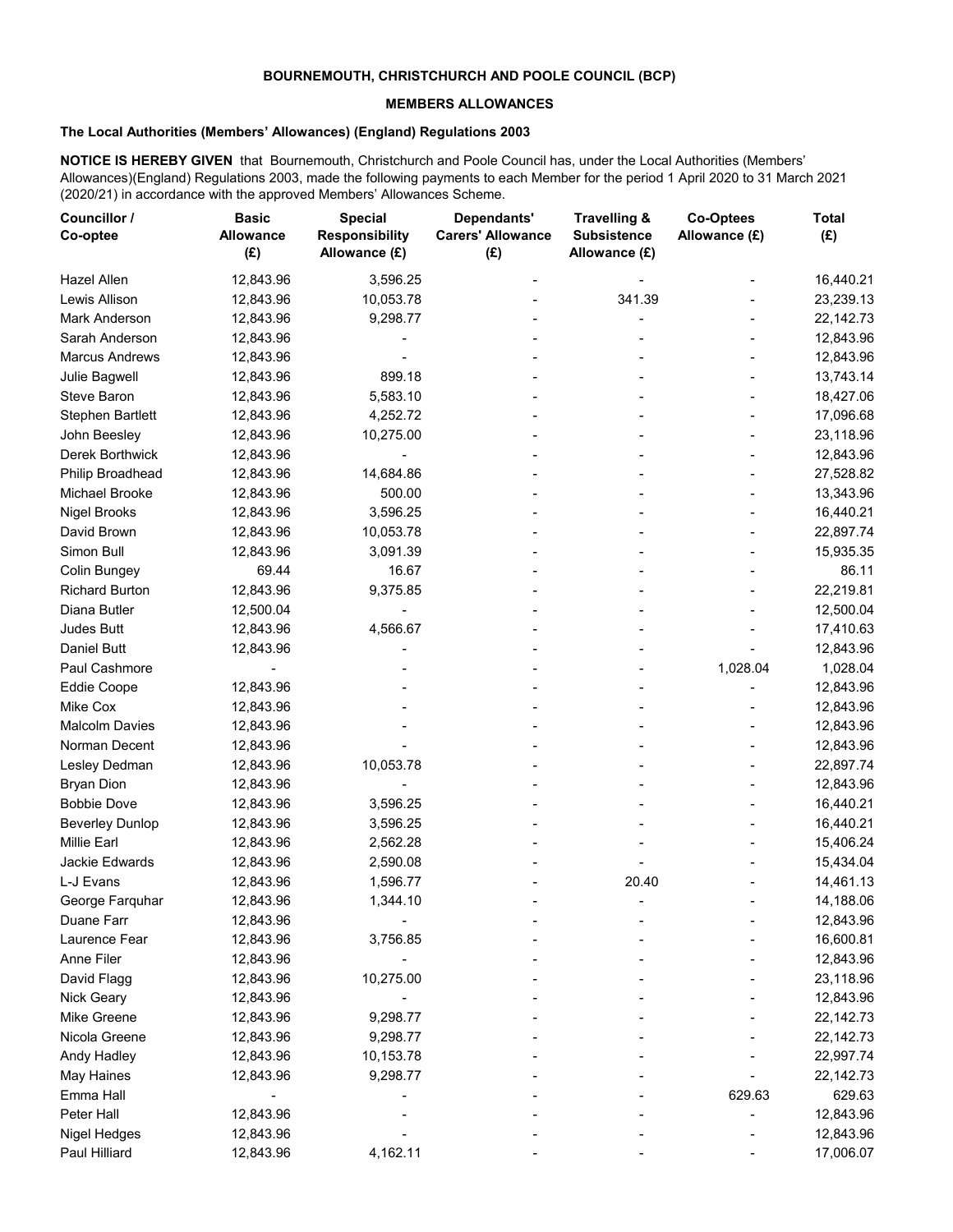| Councillor /<br>Co-optee | <b>Basic</b><br><b>Allowance</b><br>(E) | <b>Special</b><br><b>Responsibility</b><br>Allowance (£) | Dependants'<br><b>Carers' Allowance</b><br>(E) | <b>Travelling &amp;</b><br><b>Subsistence</b><br>Allowance (£) | <b>Co-Optees</b><br>Allowance (£) | <b>Total</b><br>(E) |
|--------------------------|-----------------------------------------|----------------------------------------------------------|------------------------------------------------|----------------------------------------------------------------|-----------------------------------|---------------------|
| <b>Mark Howell</b>       | 12,843.96                               | 10,497.34                                                |                                                |                                                                |                                   | 23,341.30           |
| Mohan Iyengar            | 12,843.96                               | 9,298.77                                                 |                                                |                                                                |                                   | 22,142.73           |
| Cheryl Johnson           | 12,843.96                               |                                                          |                                                |                                                                |                                   | 12,843.96           |
| Toby Johnson             | 12,843.96                               |                                                          |                                                |                                                                |                                   | 12,843.96           |
| Andy Jones               | 12,843.96                               |                                                          |                                                |                                                                |                                   | 12,843.96           |
| Jane Kelly               | 12,843.96                               | 3,596.25                                                 |                                                |                                                                |                                   | 16,440.21           |
| David Kelsey             | 12,843.96                               | 7,049.63                                                 |                                                |                                                                |                                   | 19,893.59           |
| Robert Lawton            | 12,843.96                               | 9,298.77                                                 |                                                |                                                                |                                   | 22,142.73           |
| Marion Le Poidevin       | 12,843.96                               |                                                          |                                                |                                                                |                                   | 12,843.96           |
| Lisa Lewis               | 12,843.96                               |                                                          |                                                |                                                                |                                   | 12,843.96           |
| Rachel Maidment          | 12,843.96                               |                                                          |                                                |                                                                |                                   | 12,843.96           |
| <b>Peter Martin</b>      |                                         |                                                          |                                                |                                                                | 1,028.04                          | 1,028.04            |
| <b>Chris Matthews</b>    | 12,843.96                               |                                                          |                                                |                                                                |                                   | 12,843.96           |
| Simon McCormack          | 12,843.96                               |                                                          |                                                |                                                                |                                   | 12,843.96           |
| <b>Drew Mellor</b>       | 12,843.96                               | 13,847.49                                                |                                                |                                                                |                                   | 26,691.45           |
| <b>Pete Miles</b>        | 12,843.96                               |                                                          |                                                |                                                                |                                   | 12,843.96           |
| Sandra Moore             | 12,843.96                               | 10,053.78                                                |                                                |                                                                |                                   | 22,897.74           |
| Lisa Northover           | 12,843.96                               | 3,198.92                                                 |                                                |                                                                |                                   | 16,042.88           |
| Tony O'Neill             | 12,843.96                               |                                                          |                                                |                                                                |                                   | 12,843.96           |
| Pete Parrish             | 4,166.68                                |                                                          |                                                |                                                                |                                   | 4,166.68            |
| <b>Susan Phillips</b>    | 12,843.96                               |                                                          |                                                |                                                                |                                   | 12,843.96           |
| <b>Margaret Phipps</b>   | 12,843.96                               | 10,053.78                                                |                                                | 15.20                                                          |                                   | 22,912.94           |
| Karen Rampton            | 12,843.96                               | 11,287.43                                                |                                                |                                                                |                                   | 24,131.39           |
| <b>Felicity Rice</b>     | 12,843.96                               | 10,053.78                                                |                                                |                                                                |                                   | 22,897.74           |
| Chris Rigby              | 12,843.96                               |                                                          |                                                |                                                                |                                   | 12,843.96           |
| Mark Robson              | 12,843.96                               |                                                          |                                                |                                                                |                                   | 12,843.96           |
| Roberto Rocca            | 12,843.96                               |                                                          |                                                |                                                                |                                   | 12,843.96           |
| Mark Saxby               |                                         |                                                          |                                                |                                                                | 1,194.70                          | 1,194.70            |
| lan Sibley               |                                         |                                                          |                                                |                                                                | 1,028.04                          | 1,028.04            |
| Vikki Slade              | 12,843.96                               | 14,637.10                                                |                                                |                                                                |                                   | 27,481.06           |
| Jonathan Storey          |                                         |                                                          |                                                |                                                                | 1,111.37                          | 1,111.37            |
| Ann Stribley             | 12,843.96                               |                                                          |                                                |                                                                |                                   | 12,843.96           |
| <b>Tony Trent</b>        | 12,843.96                               |                                                          |                                                |                                                                |                                   | 12,843.96           |
| Simon Welch              |                                         |                                                          |                                                |                                                                | 620.27                            | 620.27              |
| Mike White               | 12,843.96                               | 9,298.77                                                 |                                                | 43.65                                                          |                                   | 22,186.38           |
| <b>Lawrence Williams</b> | 12,843.96                               |                                                          |                                                |                                                                |                                   | 12,843.96           |
| Kieron Wilson            | 12,843.96                               | 10,053.78                                                |                                                |                                                                |                                   | 22,897.74           |
| Total                    | 954,345.24                              | 303,653.42                                               |                                                | 420.64                                                         | 6,640.09                          | 1,265,059.39        |

A copy of the BCP Members Allowances scheme is available for inspection at the BCP Civic Centre, Bourne Avenue, Bournemouth, BH2 6DY during normal office hours and at www.bcpcouncil.gov.uk